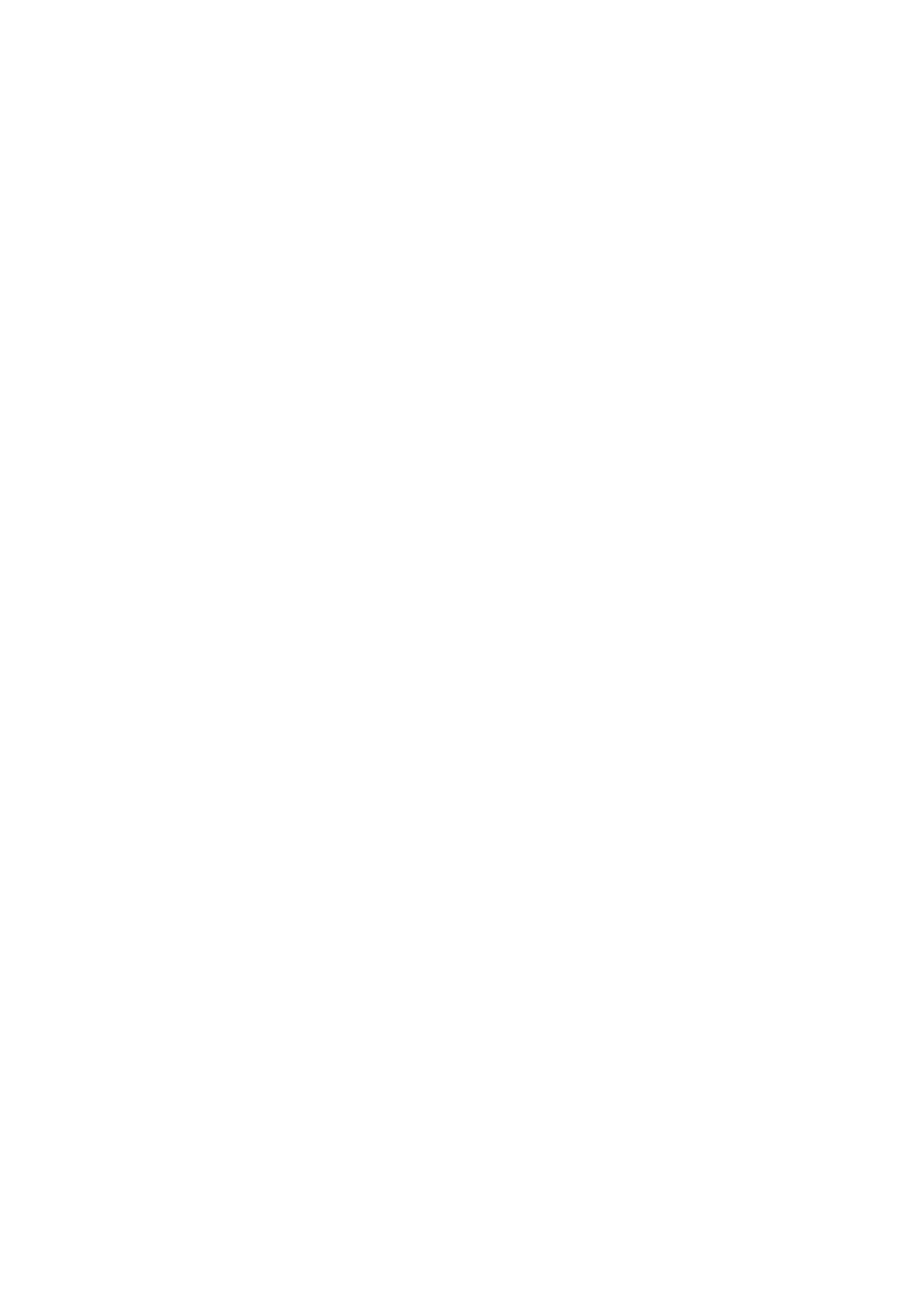# **Single Pitch Supervisor Scheme Syllabus**

## **Competence Anchors**

The candidate must be able to demonstrate an ability to choose suitable anchors in a variety of situations, including the use of:

- spikes and blocks;
- threads, Chockstones and trees;
- nuts and camming devices;
- stakes, bolts and pitons

and be able to connect the climber to the above anchors.

### **Belaying**

The candidate must be able to:

- set up sound belay systems to single and multiple anchors;
- connect self and others to the anchors:
- set up top and bottom rope systems;
- demonstrate a variety of belay techniques, and choose the most appropriate devices for given situations;
- demonstrate an ability to hold falls and perform lowers.

### **Abseiling**

The candidate must be able to:

- set up fixed and releasable abseils;
- choose and fit suitable harnesses and sling arrangements;
- demonstrate the operation of a variety of friction devices and choose the appropriate device for a given situation;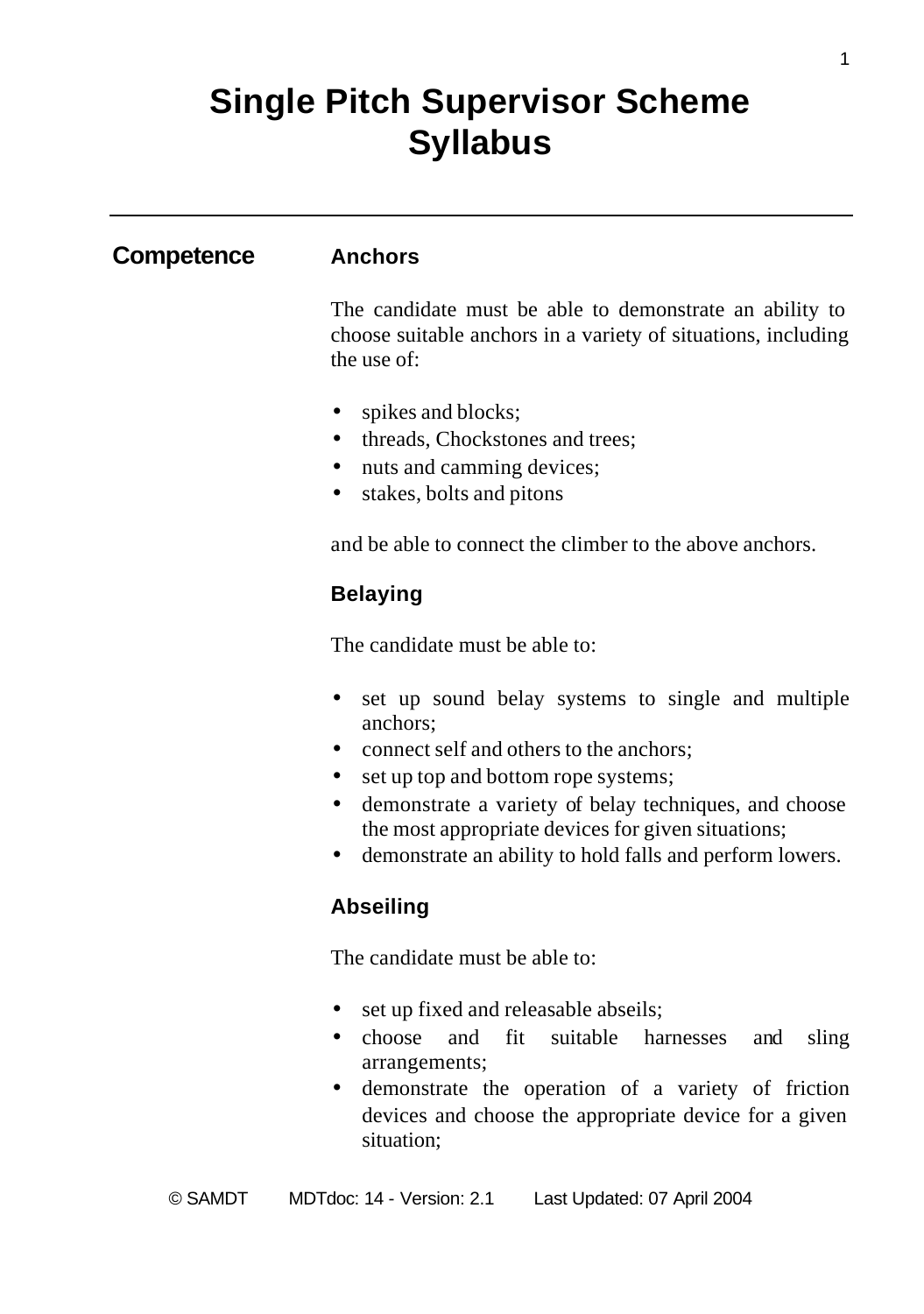• identify and solve common abseiling problems including tangles, jamming, inadvertent locking, and pendules.

# **Climbing**

The candidate must be able to:

- read and interpret guide books effectively;
- choose and climb routes suited to their ability;
- lead confidently on rock grade fourteen;
- place suitable runners to protect a lead arrange appropriate belays to protect a second

and:

• have a basic knowledge of the safety chain and fall factors.

**Environment Access**

# The candidate should:

- understand and be able to use information contained in recent guide books and where appropriate carry out any recommendations contained therein;
- have an awareness and understanding of issues affecting access to climbing areas.

# **Conservation**

The candidate should:

- be able to demonstrate good practice in the conservation of the crag environment;
- be aware of locally important, historical sites and features, species of plants and animals and the legal situation related to them;
- be familiar with and observe current access and conservation guidelines.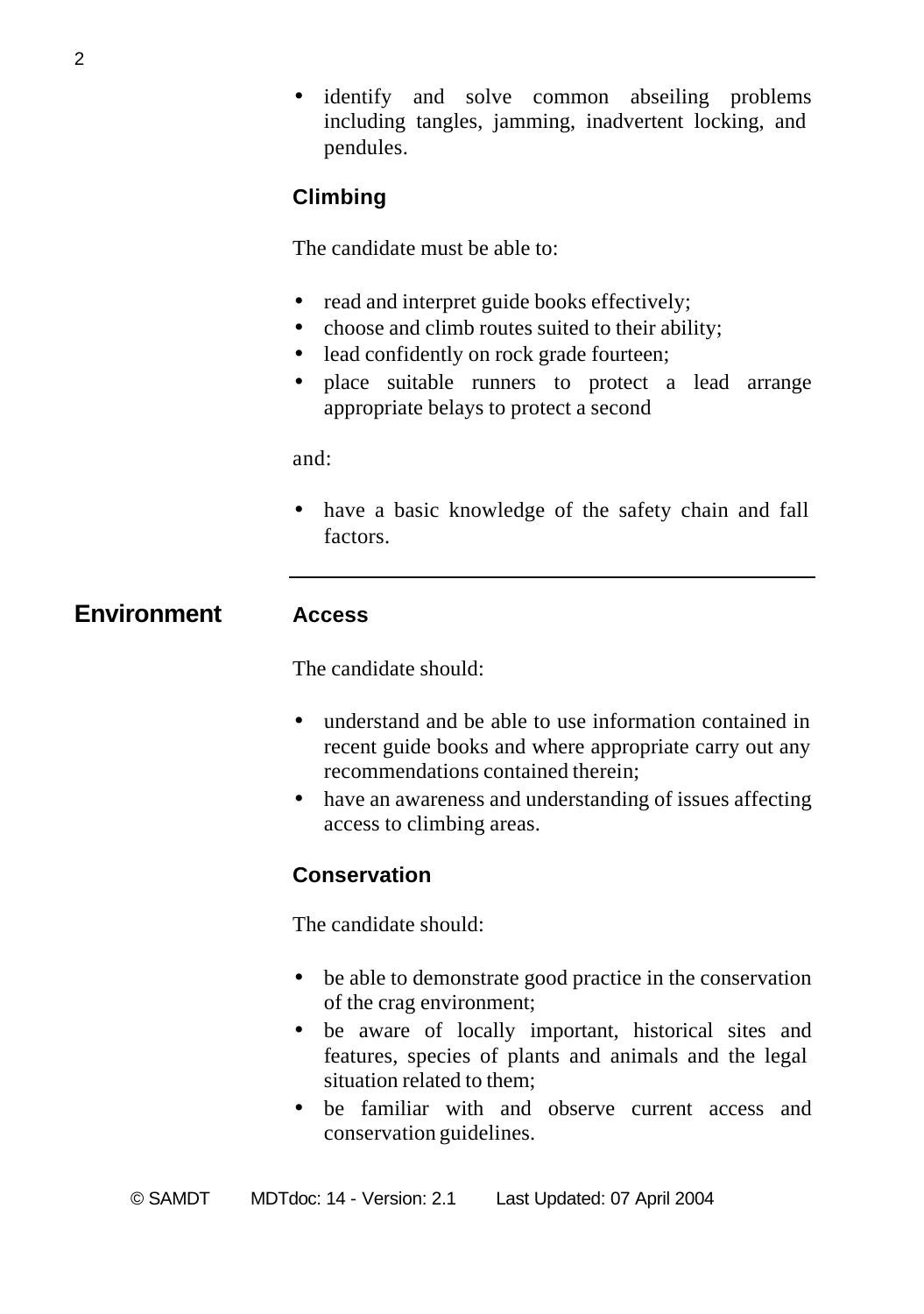# **Etiquette**

The candidate should:

- be aware of local rock climbing ethics, particularly those relating to single pitch crags;
- be able to operate flexibly when planning programmes and choose routes to accommodate independent climbers;
- be aware of the need to operate in a style which minimises the impact on, and the risk to, other climbers
- manage groups so as to leave the crags in an improved condition.

The candidate should be able to demonstrate:

- the ability to manage groups of an appropriate size in a safe manner, including tying on, climbing, belaying and descent arrangements;
- the use of appropriate equipment suitable for the group and the chosen venue;
- the ability to manage all members of the group irrespective of whether or not they are involved in climbing or belaying;
- knowledge of rules governing the use of different climbing walls, particularly as related to groups under supervision.

# **Communication**

The candidate must be able to organise and arrange effective communication between the group members.

# **Belaying and Top Roping**

The candidate must be familiar with a variety of safe belaying and top roping methods and be able to select the appropriate method for a particular situation and group, including:

single and multiple anchors;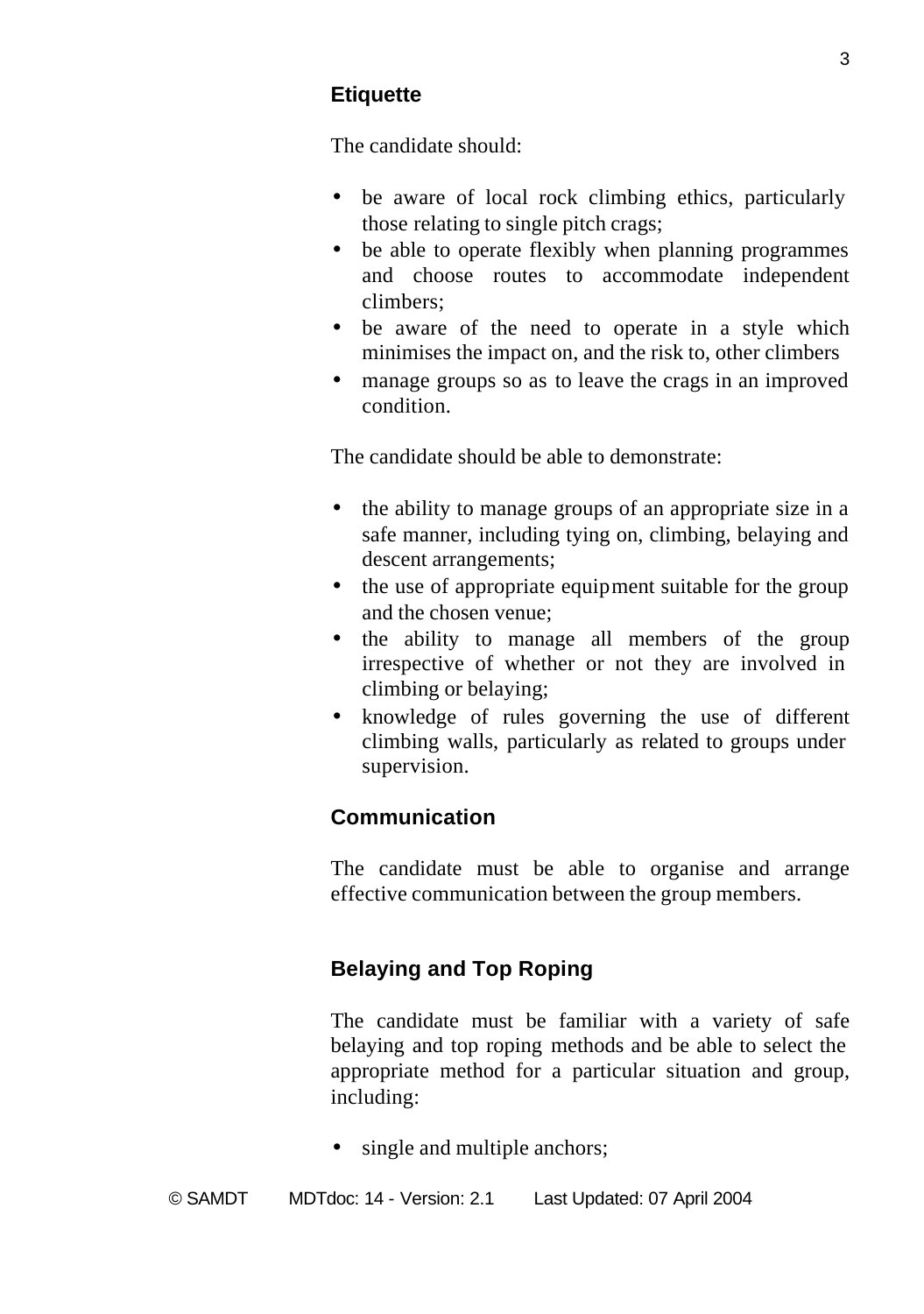- a various belay devices;
- direct and indirect belays;
- the supervision of group members belaying;
- top and bottom roping.

#### **Route Choice**

The candidate must be able to choose routes at a crag or wall suitable for use by a group, considering safety (of route), approach, descent and affect on other users.

## **Abseiling**

The candidate must be able to set up and manage a group abseiling in a safe and appropriate manner, including:

- the choice of site, take off, loose rock, environmental impact, effect on the climbing resource;
- methods of safeguarding the group.

#### **Emergency Procedures**

The candidate must be aware of, and be able to deal with common problems in top rope and abseil situations, including a stuck climber and abseiler.

#### **Bouldering**

The candidate must be familiar with, and demonstrate the use of bouldering activities: on crags, boulders and climbing walls.

# **Climbing Climbing**

The candidate should be familiar with:

- rock types and features;
- training and injury avoidance;
- climbing walls and competition climbing;
- climbing history, traditions and ethics;
- climbing and mountaineering clubs;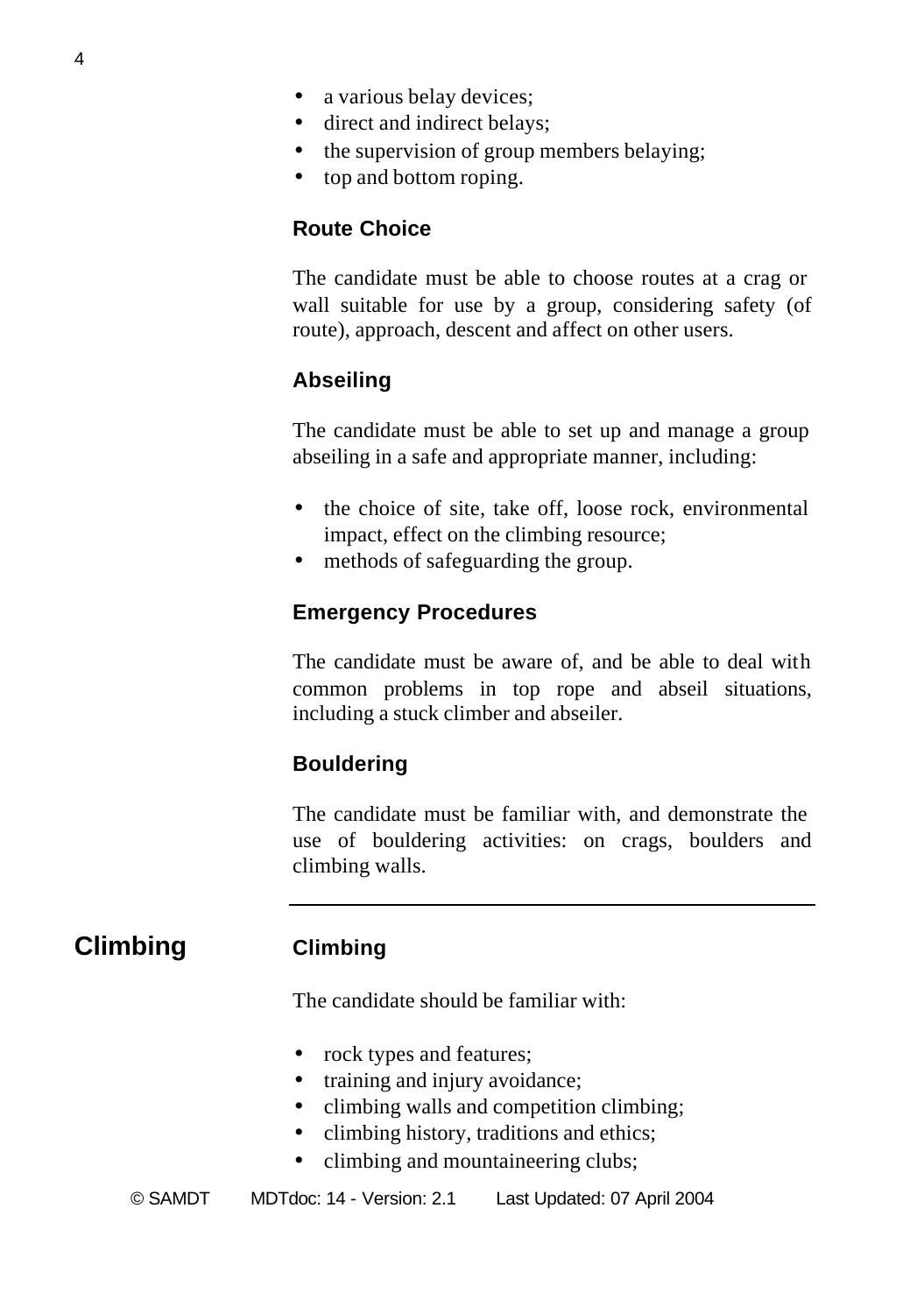• The South African Mountaineering Development and Training Programme.

#### **Equipment**

The candidate must be familiar with individual and group equipment and be able to care for and maintain it.

## **Guidebooks**

The candidate must have knowledge of guidebooks, their availability, interpretation and use.

#### **Environmental hazards**

The candidate must understand the dangers from:

- descent routes;
- loose rock:
- inclement weather:
- other crag or wall users.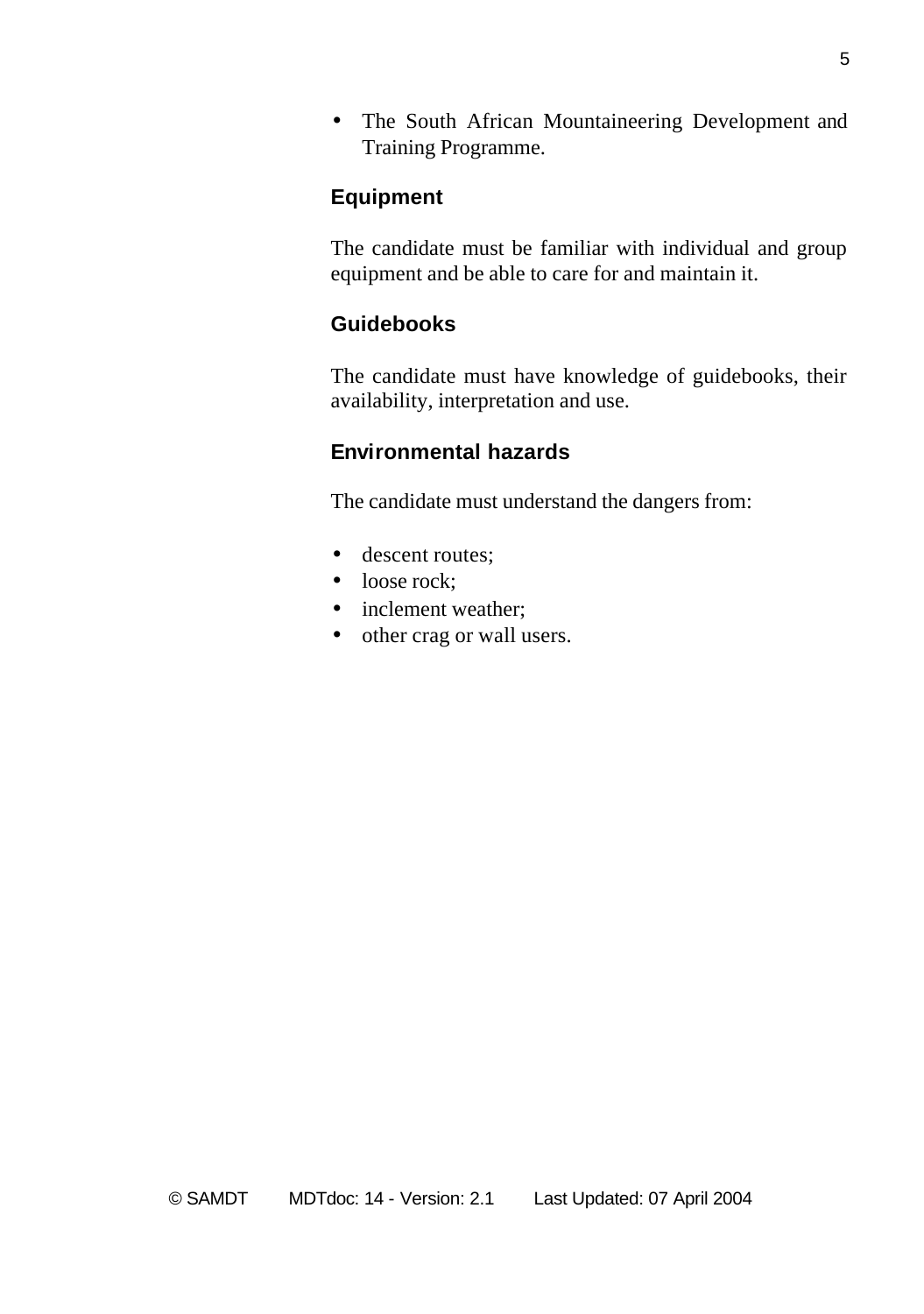# **Single Pitch Supervisor Scheme Acknowledgements**

- 1. **South African Mountaineering Development and Training Programme** Technical Committee.
- 2. **Mountain Club of South Africa. National Training Sub-committee (1994)** *Mountain Leadership Training Scheme*. *Proposed Policy and Guidelines a Consultative Document.*
- 3. **Union Internationale des Associations d'Alpinisme** Working Group Training Standards *Model Training Standards for voluntary Leaders and Instructors.*
- 4. **Mountain Leader Training Board (UK)** *Single Pitch Supervisors Award Prospectus and Syllabus.*
- 5. **United Kingdom Mountain Training Board (1995)** *National Guidelines*.